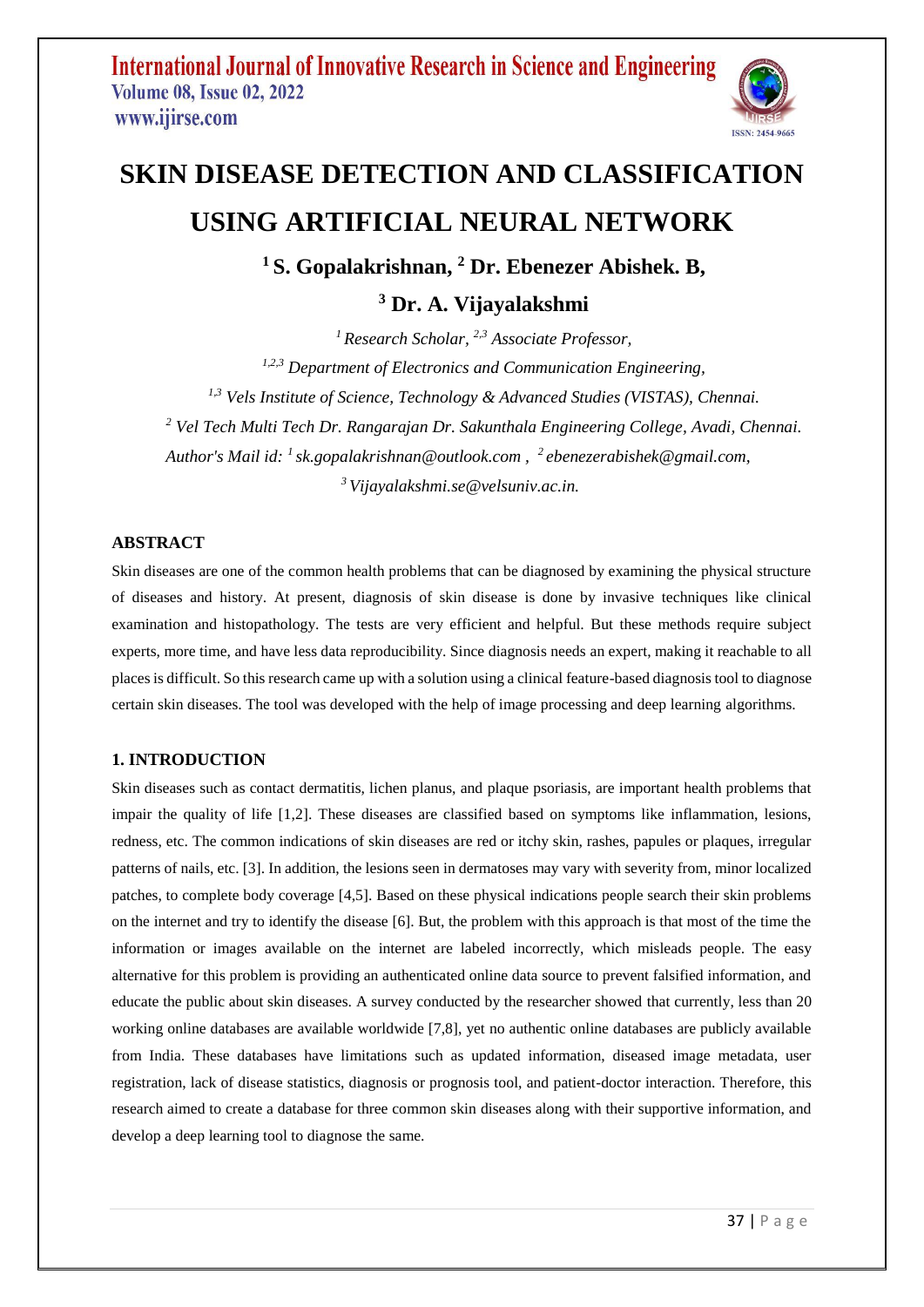

### **2. LITERATURE SURVEY**

During the years, there are several studies has been done on skin disease classification using image processing and machine learning techniques. Before conducting this study a survey was carried to gather the available data on skin disease diagnosis using a machine learning approach. The data were summarized in three categories, i.e., multi-class, binary and other types of classification studies; to know the current scenario of the technology usage in skin disease diagnosis. The part comprises each literature in terms of data collection, data pre-processing, feature extraction and classification. The limitations of these studies were listed at the end along with the solutions to overcome the same.

[9] collected 813 images from five different skin diseases namely eczema, psoriasis, impetigo, melanoma, and scleroderma, with the aim of diagnosing it based on the color feature. Images were pre-processed using median filtering, image sharpening, and binary masking methods and then Red, Green, and Blue (RGB) color means were extracted from each image. Later, these color values were analyzed by Artificial Neural Network (ANN) classifier, and 90% classification accuracy was obtained.

[10] examined herpes, paedures dermatitis, and psoriasis diseases using 10 standard samples and 20 test samples. Gray Level Cooccurrence Matrix (GLCM) texture features were extracted after selecting the region of interest using median filtering and marker-controlled watershed algorithm along with clustering. The four GLCM features were tested using Support Vector Machine (SVM) classification and achieved 85%, 90%, and 95% accuracy respectively for the studied diseases.

[11] conducted a study to investigate the performance of a ANN tool for skin disease classification versus skin lesion characterization. In total, 75,665 images were collected from six online databases, i.e., AtlasDerm, Danderm, Derma, Dermanet, and DermQuest. These images were used to train a multi-class ANN for disease targeted and another multi-class ANN for lesion targeted classifications. The results showed 27.6% of top-1, and 57.9% of top-5 accuracy values, with an average precision rate of 0.42 using fine-tuning learning type.

[12] collected images of nevus and ringworms from Google images, with the aim of detecting the disease based on their shape. Sobel edge detection method was used to detect the shape and prior to that, images were enhanced by median and smoothing filters and image sharpening techniques. The decision was made using the ANN classifier and showed good accuracy.

[13] segmented diseased lesions from the normal skin. A total of 45 plaque psoriasis images were captured in a 16-mega pixel camera and cropped manually before the segmentation process. CIE's L\*a\*b color space was used with Kmeans clustering for ROI segmentation. Post-processing was done using erosion followed by dilation. This segmentation process was compared with manually selected ground regions, and it achieved 93.83% accuracy.

This literature survey showed that it is possible to develop a skin disease diagnosis tool using image-driven features (79–82). But some limitations identified in the literature reviewed were:

- 1. Some studies created large training and testing sets from the initially collected images using image cropping. This may lead to lesion duplication, and hamper the efficiency of the classification process
- 2. Most of the studies did not give the justification for the disease or feature they had selected and few studies had collected the images from the patients visiting the hospitals
- 3. Most of the studies are not validated by dermatologists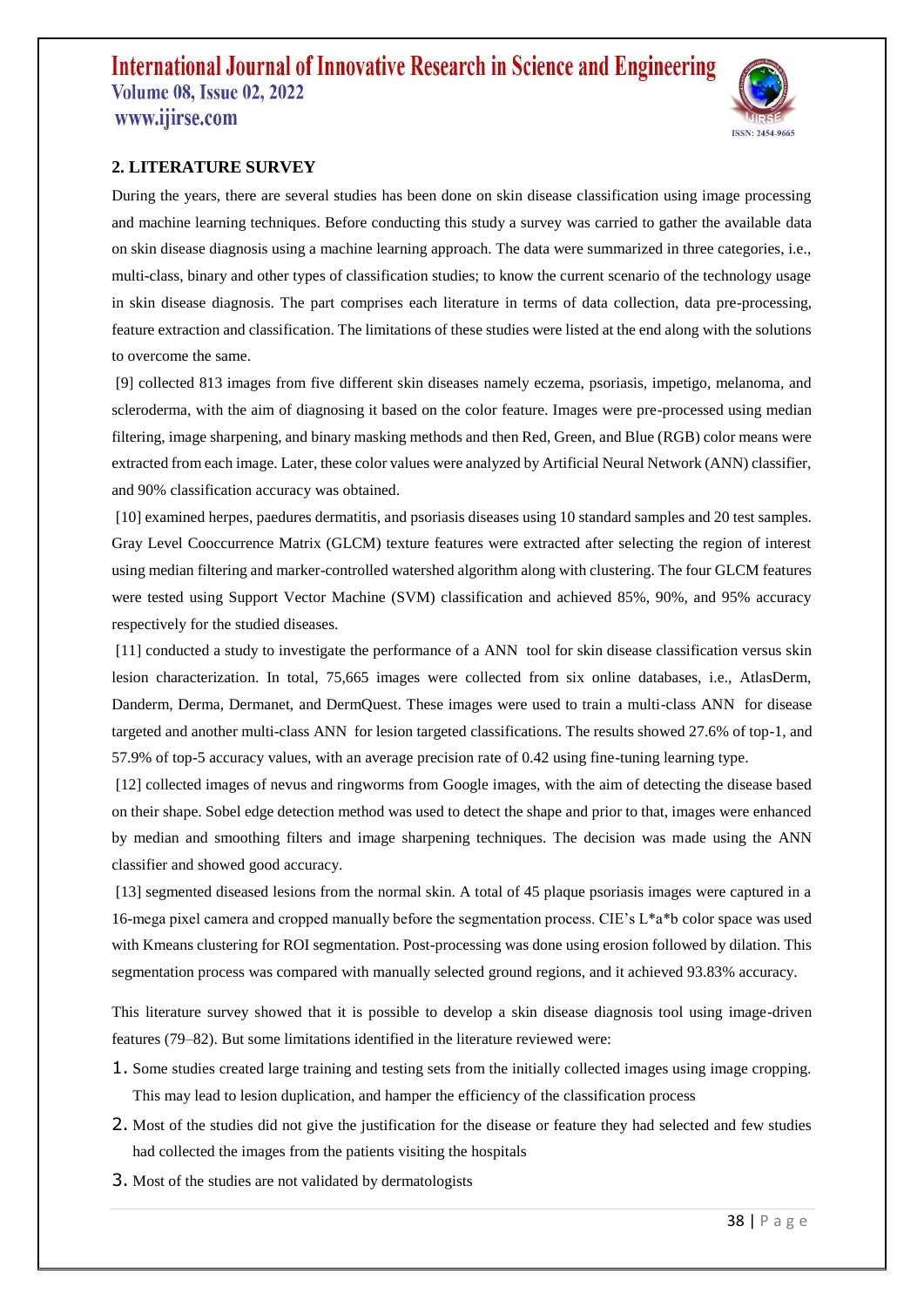

To overcome these limitations, the present work was planned, and all the procedures supervised, by a dermatologist. Both training and testing set images were collected separately, and maximum possible lesions were cropped from them without any duplication. Three diseases that are differentially diagnosed with one another were selected for the study. Finally, clinical diagnosis procedure was studied and relevant features were extracted using the best suitable algorithms.

### **3. METHODOLOGY**

### **3.1. MATERIALS**

Two cameras and different lighting environments were used to acquire skin disease images so as to make the system more robust. The images were processed and results were tested by the programs written in MATLAB Integrated Development Environment (IDE) using other supporting packages. The details of the materials are listed in Table 1.

| Sl. No. | Materials           | Description                               |
|---------|---------------------|-------------------------------------------|
|         | Cameras             | 1. Redmi 9Pro max Mobile camera           |
|         | Lighting conditions | LED light, Flash light                    |
| 3       | Computer/Laptop     | HP 15q core i3 7th Gen (8GB RAM, 1TB HDD) |
|         | Platform            | <b>MATLAB 2019A</b>                       |
|         | Supporting packages | <b>Image Processing</b>                   |

|  |  | Table 1: List of materials used in the study |  |  |
|--|--|----------------------------------------------|--|--|
|  |  |                                              |  |  |

#### **3.2. DATA ACQUISITION**

The data has been collected from the [14] ,[15] , hospitals and few images from Google. In this research totally 2500 images are collected from the sources. After finalize we used 1596 images for both testing and training. Sample image is shown in Fig 1.

#### **3.3. PREPROCESSING**

Hair removal was effective in all the tested images, but in dermoscopic images, it showed better performance and/ or results than the usual digital camera images. There were 58 different dermatoses images in the given dermoscopic image dataset. The tool performed better in many cases such as the presence of a minimal or moderate amount of noise, presence of noise using median filter in the focused region of the image, and lesions with red, white, and blue color (Fig. 2). Image sharpening features were incorporated in the tool to enhance the visual quality of the image.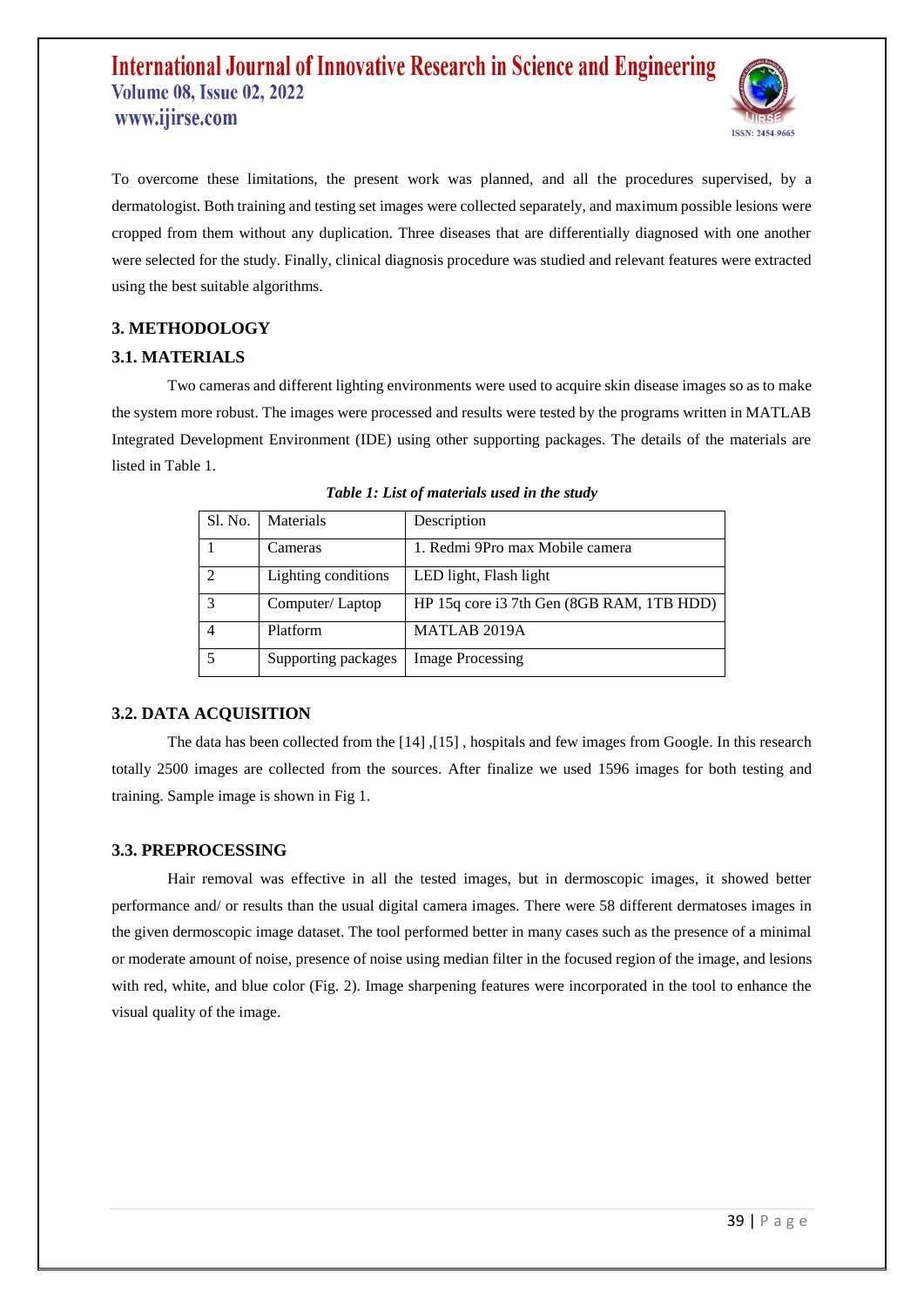



### **3.4. SEGMENTATION**

Removing the unwanted regions from the image was helpful in terms of accurate results during the feature extraction, and reducing the processing time. Moreover, all input images contained more than one lesion in it. So a 256×256 pixel cropping window was used to get a large number of lesions from an image without duplicating it. Then MS-ROI segmentation algorithm was implemented to remove the unwanted region from the cropped image during the color feature extraction, Shown in Figure 3.



*Fig 3: segmented Image*

#### **3.5. CLASSIFICATION**

ANN model is used to classify the segmented images with GLCM matrix's. this system will provide the type of the diseases and other info. The main purpose of the Convolution layer is to extract the features from the input image. There may be presence of more than one convolution layer in the network. The first convolution layer is responsible for acquiring the low-level features such as edges, color, sharpen, gradient orientation, etc. Further layers acquire the high-level features of the image of the dataset. It works as a mathematical operation that has an image matrix and filter as its two inputs.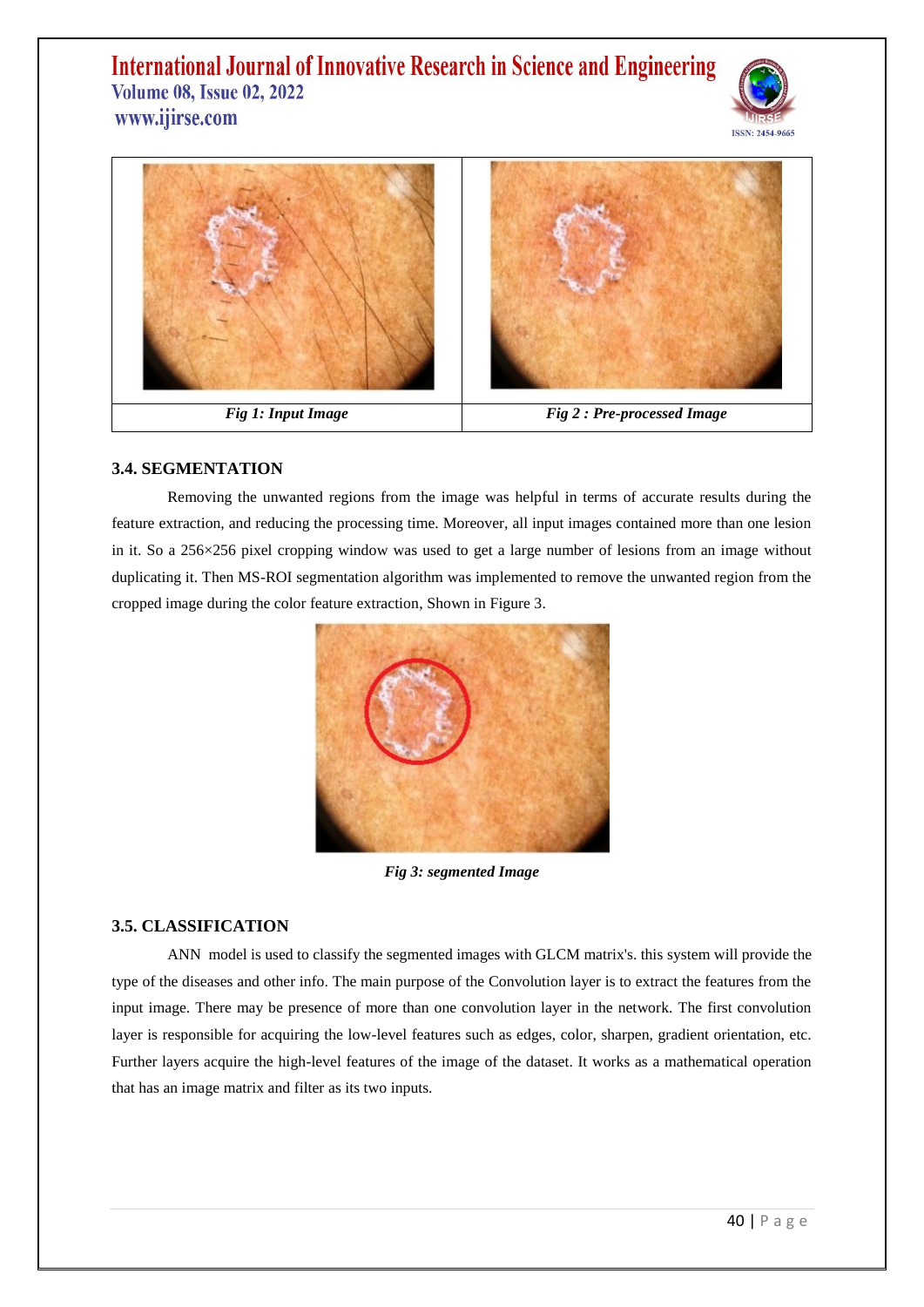

### **3.5.1. CONFUSION MATRIX AND PERFORMANCE MEASURES**

The confusion matrix is also known as error matrix. It is a matrix to describe the performance of a segmentation model on a set of test data for which the true values are known. The number of cases correctly and incorrectly predicted by classifier is summarized in this matrix and helps to predict the various performance measure, like accuracy, sensitivity etc.

The performance of a segmentation system is the ability of the system to correctly predict the test data to its actual class. Accuracy is the performance measure that is used for assessment of the goodness of a Classification system. Accuracy for the four-class Classification system is defined in terms of class accuracy and overall accuracy. The confusion matrix formula and table has been shown in Figure 4.

- **Class accuracy:** It is the ratio of correctly Segmented cases of class to the total number of cases in that class with respect to ground truth.
- ◆ **Overall accuracy:** It is overall correctness of the Classification system. It is the ratio of correctly Segmented cases (diagonal elements) from each class to the total number of cases.

|                                 |                               | Condition Phase (Worst Case)                                             |                                                                   |                                                                                    |
|---------------------------------|-------------------------------|--------------------------------------------------------------------------|-------------------------------------------------------------------|------------------------------------------------------------------------------------|
|                                 |                               | Condition                                                                | Condition                                                         |                                                                                    |
|                                 |                               | Positive/                                                                | Negative/                                                         |                                                                                    |
|                                 |                               | Shaded                                                                   | Unshaded                                                          |                                                                                    |
| Testing<br>Phase<br>(Best Case) | Test<br>Positive/<br>Shaded   | True positive<br>shaded                                                  | False positive<br>shaded                                          | Precision/Positive<br>Predictive Value<br>(PPV)                                    |
|                                 |                               | $T_{\rm p}$<br>(Correct)                                                 | $F_{\text{p}}$<br>(Incorrect)                                     | $\frac{T_p}{T}$ x 100%<br>$T_p + F_p$                                              |
|                                 | Test<br>Negative/<br>Unshaded | False negative<br>unshaded<br>$F_n$<br>(Incorrect)                       | True negative<br>unshaded<br>$T_{n}$<br>(Correct)                 | Negative<br>Predictive Value<br>(NPV)<br>$\frac{T_n}{T} \times 100$<br>$T_n + F_n$ |
|                                 |                               | Sensitivity/Recall<br>Rate (RR)<br>$\frac{T_p}{T}$ x 100%<br>$T_p + F_n$ | Specificity Rate<br>(SR)<br>$\frac{T_n}{T}$ x 100%<br>$T_n + F_p$ |                                                                                    |

*Fig 4: basic confusion matrix with formula*

The confusion matrix for two-class Classification system is shown in table 2. Here the entries are True Negative (TN), False Positive (FP), True Positive (TP) and False Negative (FN). Where TP is the number of skin disease correctly Segmented as the disease in question; FP is the number of skin disease without disease wrongly Segmented as disease in question; FN is the number of skin disease wrongly Segmented as without the disease; TN is the number of skin disease correctly Segmented as without disease.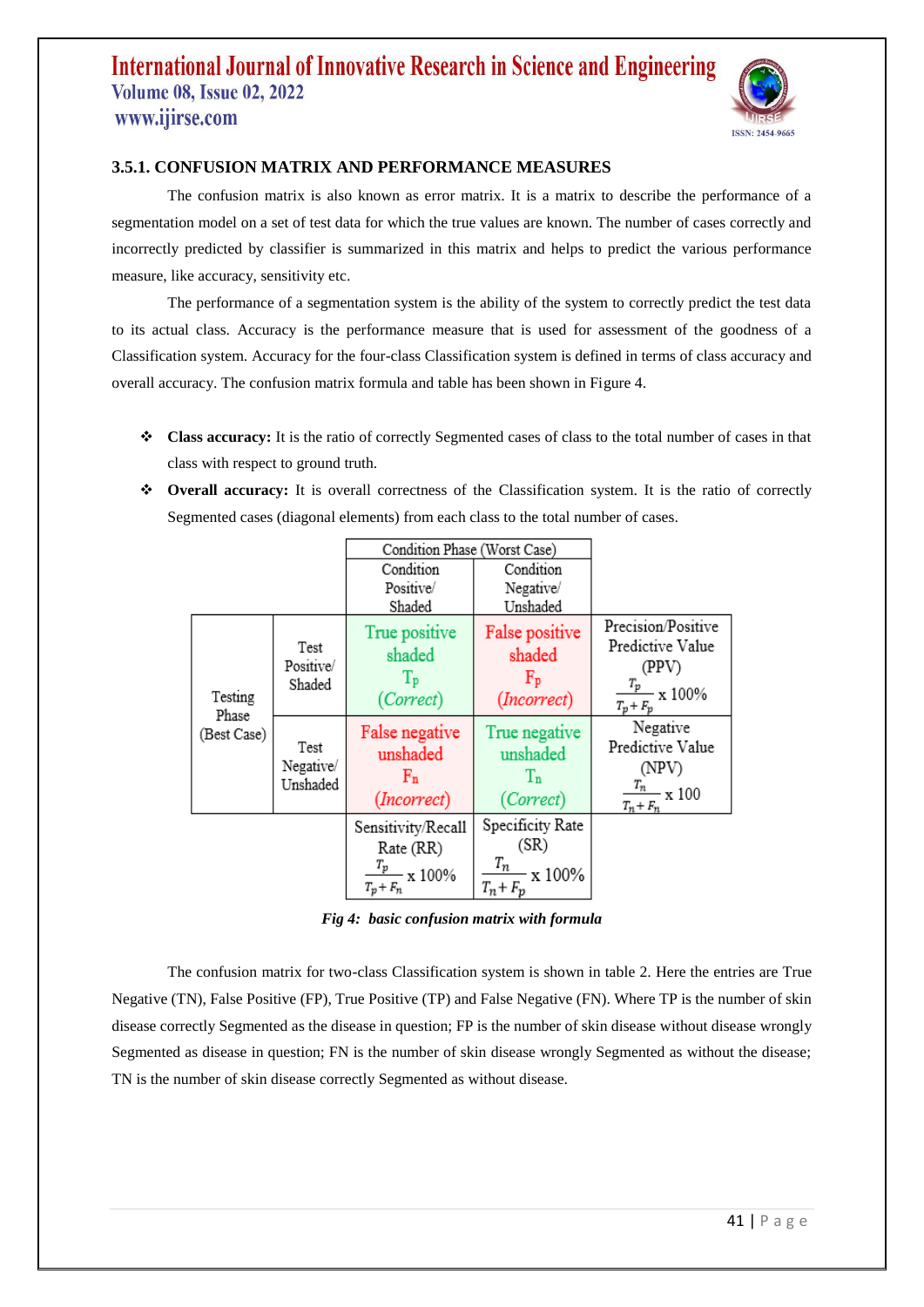

|                                  | Actual - Skin | Actual - Not a Skin | <b>Total</b> |
|----------------------------------|---------------|---------------------|--------------|
|                                  | diseases      | diseases            |              |
| <b>Predicted - Skin diseases</b> | $TP = 893$    | $FP=3$              | 896          |
| Predicted - Not a skin diseases  | $FN=5$        | $TN = 695$          | 700          |
| <b>T</b> otal                    | 898           | 698                 | 1596         |

#### *Table 2: Confusion matrix for a SS-ROI Classification system*

Accuracy is expressed by the overall rate of correctly and wrongly classified classes and can be defined as:

$$
Accuracy = \frac{TP + TN}{TP + FN + FP + TN} * 100\% (1)
$$
  
Accuracy = 
$$
\frac{893 + 695}{893 + 5 + 3 + 695} * 100\% = \frac{1588}{1596} * 100\% = 0.994987 * 100\% = 99.498\%
$$

However, for unbalanced set, accuracy may not be a good criterion for evaluating a Classification system. The other measures of diagnostic test are specificity, sensitivity, positive predictive value and negative predictive value. These are defined as:

*Specificity* is also called true negative rate. It measures the proportion of actual negatives cases that are correctly identified.

$$
Specificity = \frac{TN}{TN + FP} * 100\% \quad (2)
$$

$$
= \frac{695}{695 + 3} * 100\% = 0.995702 * 100\% = 99.57\%
$$

*Sensitivity* is also called true positive rate or recall. It measures the proportion of actualpositives cases that are correctly identified.

$$
Sensitivity = \frac{TP}{TP + FN} * 100\% \quad (3) = \frac{893}{893 + 5} * 100\% = 0.994432 * 100\% = 99.44\%
$$

*Positive predictive value (PPV)* is also called precision. It measures the proportion of correctly Segmented positive cases among all cases which are predicted positive by the Classification system in test set.

Positive predictive value 
$$
=
$$
  $\frac{TP}{TP + FP} * 100\% \quad (4) = \frac{893}{893 + 3} * 100\% = 0.9966 * 100\%$   
= 99.66%

*Negative predictive value (NPV)* is the proportion of correctly Segmented negative cases which are predicted negative by the Classification system in the test set.

Negative predictive value = 
$$
\frac{TN}{TN + FN} * 100\% \quad (5)
$$

42 | P a g e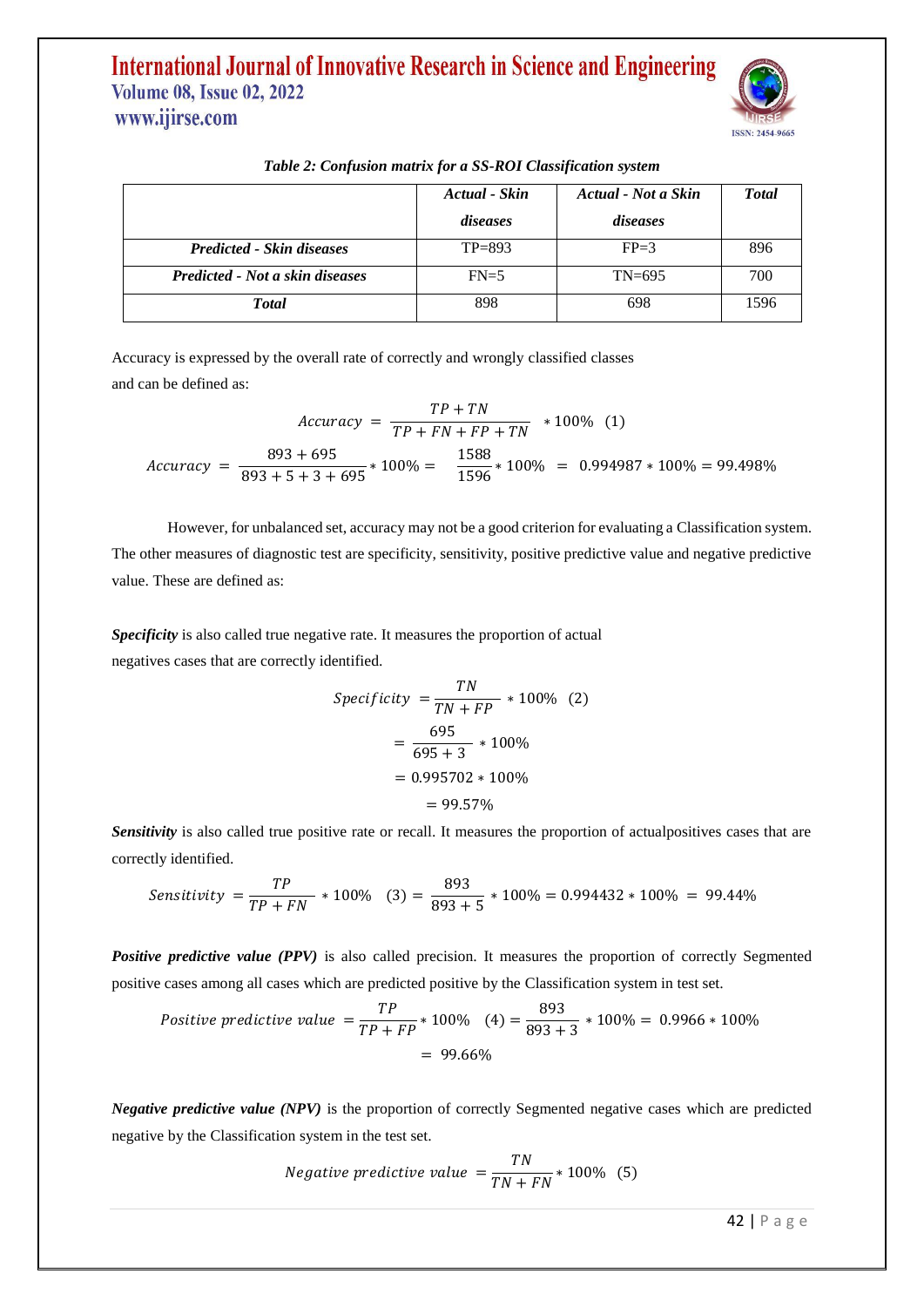

 $=\frac{695}{605}$  $\frac{1}{695+5}$  \* 100%  $= 0.9928 * 100\%$  $= 99.28%$ 

#### **4. CONCLUSION**

Difficulties in the diagnosing skin diseases arise because of the spreading of the skin diseases all over the world, which make it a challenge to the dermatologist to recognize the different skin diseases easily, a computer aided system is proposed to resolve these difficulties, so a Deep learning model based on bag of features algorithm is designed which use ANN as a classifier and MS-ROI for feature extraction, the core model is developed using MATLAB. The developed system performs the required work with accuracy 99.49% within the dataset and 99.10% with the external data.

#### **5. REFERENCES**

- [1] Gopalakrishnan.S, Dr.Ebenezer Abishek.B, Dr. A. Vijayalakshmi, Dr. V. Rajendran, " Analysis And Diagnosis Using Deep-Learning Algorithm On Erythemato-Squamous Disease", Volume 69 Issue 3, 52- 57, March 2021, doi:10.14445/22315381/IJETT-V69I3P210.
- [2] Gopalakrishnan.S, Dr.Ebenezer Abishek.B, Dr. A. Vijayalakshmi, Dr. V. Rajendran, " An MS-ROI based Detection and Segmentation of Erythemato-Squamous Disease ", Volume 69 Issue 8, 260-267, August, 2021. doi:10.14445/22315381/IJETT-V69I8P231.
- [3] Lim HW, Collins SAB, Resneck JS, Bolognia JL, Hodge JA, Rohrer TA, et al. The burden of skin disease in the United States. J Am Acad Dermatol. 2017; 76(5):958-972.e2.
- [4] Dawson AL, Dellavalle RP, Elston DM. Infectious skin diseases: a review and needs assessment. Dermatol Clin. 2012; 30(1):141–51.
- [5] Sehgal V, Khurana A, Pandhi D. Biologics in dermatology: an integrated review. Indian J Dermatol. 2014; 59(5):425.
- [6] New Zealand Dermatological Society. Dermnet [Internet]. Internet. 1998.
- [7] University of Iowa Carver college of Medicine. United States: Dermatology. Internet. 2013.
- [8] Elmasri R, Navathe SB. Introduction to databases. In: Fundamentals of Database Systems. 6th ed. Pearson Education International; 2011. p. 3–6.
- [9] Bajaj L, Kumar H, Hasija Y. Automated system for prediction of skin disease using image processing and machine learning. Int J Comput Appl. 2018; 180(19):9–12.
- [10] Wei L, Gan Q, Ji T. Skin disease recognition method based on image color and texture features. Comput Math Methods Med. 2018; 2018:1–10
- [11] Liao M, Shi B, Bai X, Wang X, Liu W. TextBoxes: A fast text detector with a single deep neural network. In: Proceedings of the Thirty-First AAAI Conference on Artificial Intelligence (AAAI-17). 2016. p. 4161–7
- [12] Kalaiarasi S, Kumar H, Patra S. Dermatological disease detection using image processing and neural networks. Int J Comput Sci Mob Appl. 2018; 6:109–18.